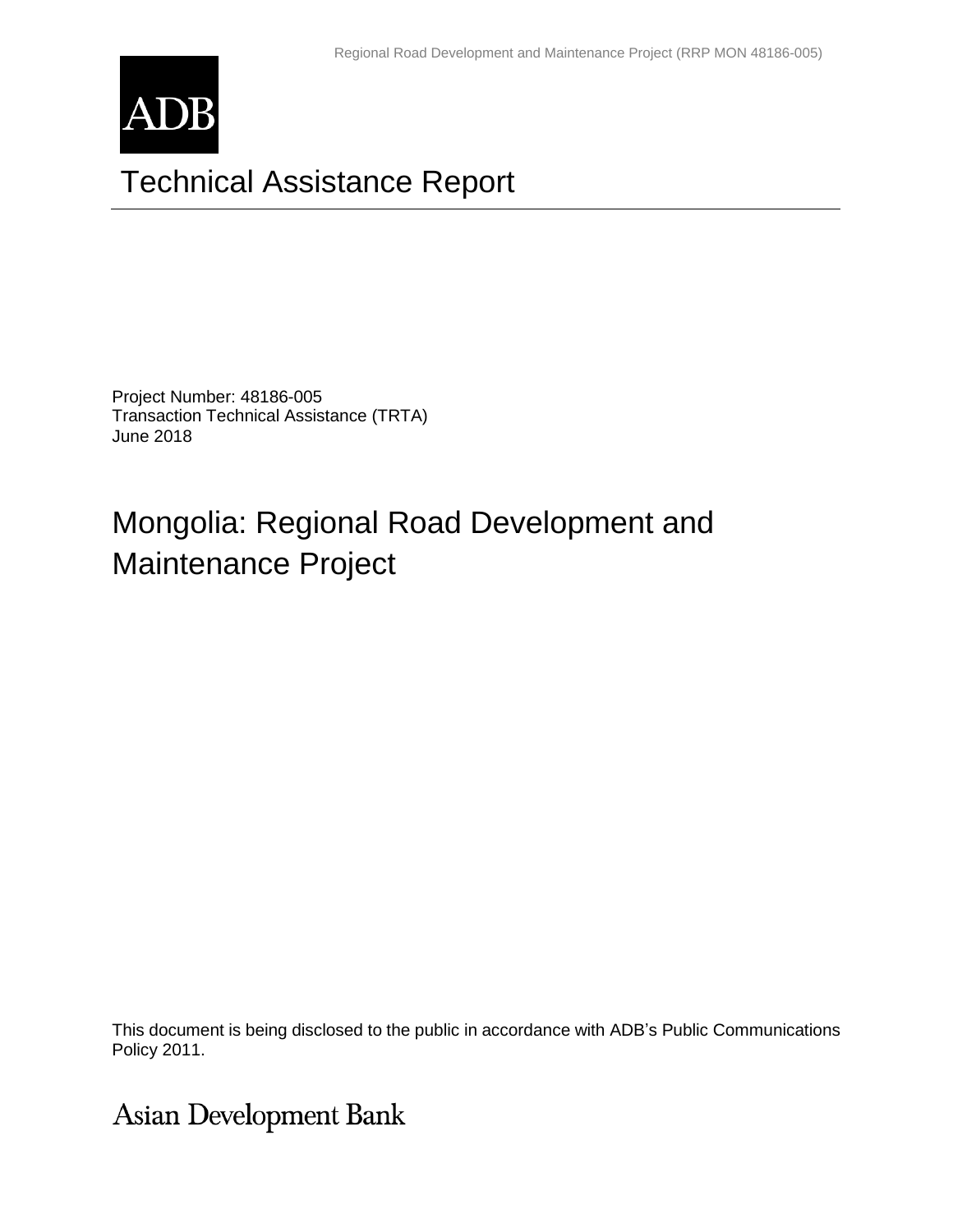### **CURRENCY EQUIVALENTS**

(as of 4 May 2018)

| Currency unit | $\overline{\phantom{0}}$ | togrog (MNT) |
|---------------|--------------------------|--------------|
| MNT1.00       | $=$                      | \$0.0004165  |
| \$1.00        | $=$                      | MNT2,401.00  |

#### **ABBREVIATIONS**

| ADB         | Asian Development Bank                     |
|-------------|--------------------------------------------|
| km          | kilometer                                  |
| <b>MOF</b>  | Ministry of Finance                        |
| <b>MRA</b>  | Mongolian Road Association                 |
| <b>MRTD</b> | Ministry of Road and Transport Development |
| RAM         | road asset management                      |
| <b>RTDC</b> | Road Transport Development Center          |
| TA          | technical assistance                       |

#### **NOTE**

In this report, "\$" refers to United States dollars.

| <b>Vice-President</b><br><b>Director General</b><br><b>Director</b> | Stephen Groff, Operations 2<br>Amy S.P. Leung, East Asia Department (EARD)<br>Sujata Gupta, Officer-in-Charge, Transport and Communications Division,<br><b>EARD</b>                                                                                                                                                                                                                                                                                   |
|---------------------------------------------------------------------|--------------------------------------------------------------------------------------------------------------------------------------------------------------------------------------------------------------------------------------------------------------------------------------------------------------------------------------------------------------------------------------------------------------------------------------------------------|
| Team leader<br><b>Team members</b>                                  | Masahiro Nishimura, Senior Transport Specialist, EARD<br>Arlene Ayson, Operations Assistant, EARD<br>Alice Corinna Bañez, Operations Assistant, EARD<br>Grace Cruz, Associate Operations Officer, EARD<br>Oyunchimeg Erdene, Principal Transport Specialist, Central and West Asia<br>Department (CWRD)<br>Anand Ganbaatar, Transport Officer, EARD<br>Katherine Guy, Transport Specialist, EARD<br>Jurgen Sluijter, Senior Transport Specialist, CWRD |

In preparing any country program or strategy, financing any project, or by making any designation of or reference to a particular territory or geographic area in this document, the Asian Development Bank does not intend to make any judgments as to the legal or other status of any territory or area.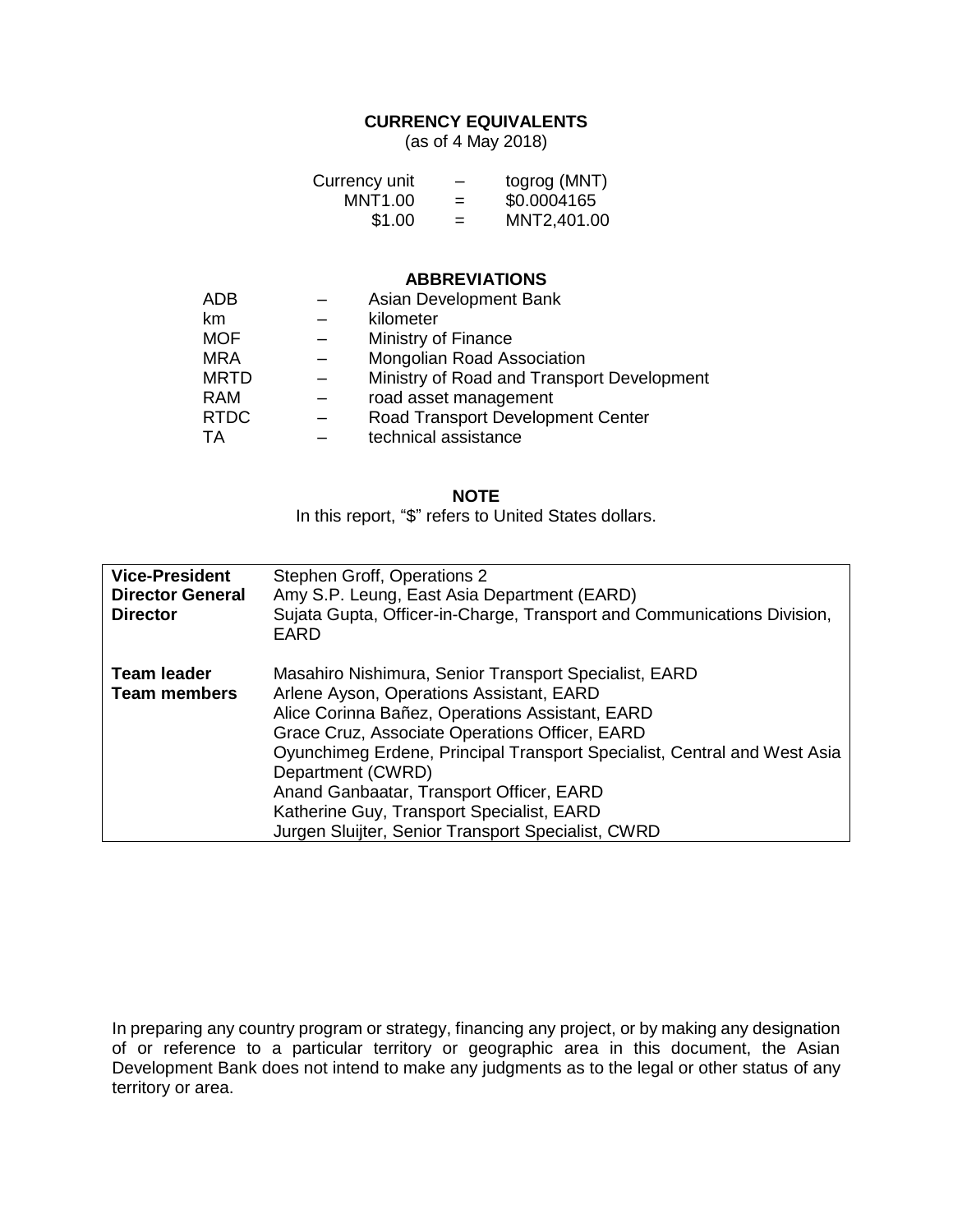# **CONTENTS**

|     |                                        |                                    | Page |  |
|-----|----------------------------------------|------------------------------------|------|--|
| Ι.  |                                        | THE PROPOSED PROJECT               |      |  |
| II. |                                        | THE TECHNICAL ASSISTANCE           | 2    |  |
|     | А.                                     | Justification                      | 2    |  |
|     | В.                                     | <b>Outputs and Activities</b>      | 3    |  |
|     | C.                                     | Cost and Financing                 | 4    |  |
|     | D.                                     | <b>Implementation Arrangements</b> | 4    |  |
|     | <b>APPENDIXES</b>                      |                                    |      |  |
| 1.  | Cost Estimates and Financing Plan<br>6 |                                    |      |  |
| 2.  |                                        | <b>List of Linked Documents</b>    |      |  |
|     |                                        |                                    |      |  |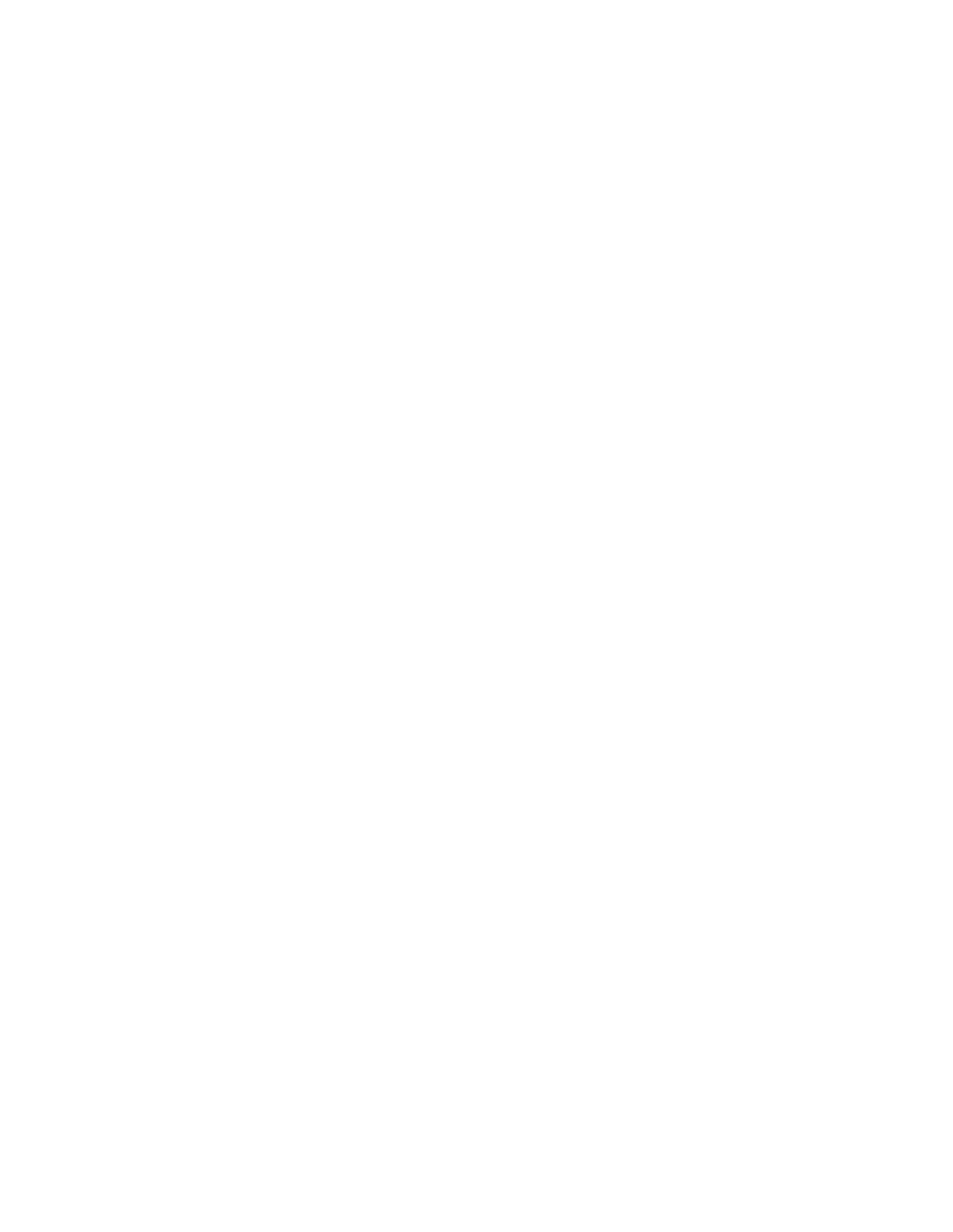## **I. THE PROPOSED PROJECT**

1. **Rationale.** Since 1991, the Asian Development Bank (ADB) has been a major partner in the improvement of Mongolia's transport network and has assisted in developing two major highway corridors linking Mongolia to the Russian Federation and the People's Republic of China. While investment in new road construction has grown, it has not been matched by commensurate increases in road maintenance and rehabilitation. The government did not fund any major maintenance or rehabilitation projects in 2012–2016, and the amount it allocated to the Ministry of Road and Transport Development (MRTD) for routine maintenance was constrained to only 15% of estimated needs.

2. The country urgently needs to improve its road asset management (RAM). A previously implemented RAM system is no longer used because of limited funding. Timely road maintenance is less costly than allowing roads to deteriorate and need major rehabilitation or reconstruction, saving money in tight fiscal situations. This requires capacity development and institutional strengthening, significant investment in a periodic maintenance and rehabilitation program, and stronger enforcement of vehicle weight restrictions to prevent costly road damage from overloading.

3. The Government of Mongolia passed the Road Law Amendment, 2017, which ensures that at least 20% of revenues from the vehicle excise tax are allocated to road maintenance. This would add about MNT7 billion to the State Road Fund each year.<sup>1</sup> Significantly higher fines and penalties, including for truck overloading, will also go into the road fund. Unlike in the past, the fund is only for road maintenance and not for new road construction. The amendment is an important policy change that the project will support.

4. The project will help the government implement its maintenance program, and the attached technical assistance (TA) will provide government agencies with extensive training on RAM and road safety improvement. The project will provide institutional strengthening to (i) ensure maintenance financing and prioritization, (ii) increase the efficiency and capacity of road maintenance companies, and (iii) introduce performance-based road maintenance schemes. It will integrate road safety design and new maintenance technologies and will address vehicle overloading.

5. **Impact, outcome, and outputs.** The project is aligned with the following impact: inclusive economic growth promoted by enhanced local, regional, and international connectivity in Mongolia.<sup>2</sup> The project outcome will be efficiency of road transport within the project area and between countries improved. The project outputs are: (i) RAM capacity improved, (ii) road condition improved, and (iii) road safety improved. The project will improve 311 kilometers (km) of existing national highway sections comprising Ulaanbaatar–Darkhan (193 km) and Darkhan– Altanbulag (118 km).

6. **Cost estimates and financing plan.** The project is estimated to cost \$60.6 million. The government has requested a regular loan of \$60.0 million from ADB's ordinary capital resources

 <sup>1</sup> The State Great Hural (Parliament) of Mongolia. [http://www.parliament.mn/n/xroy.](http://www.parliament.mn/n/xroy) The law also provides for an increase in vehicle excise tax rates by 5% to 15%, depending on engine size and vehicle age.

<sup>&</sup>lt;sup>2</sup> This proiect-related impact statement aligns with the Mongolian national action plan's strategy to develop a road, transportation, and logistical network that sustains economic growth, is consistent with social needs and demands, and provides safe and comfortable services (Government of Mongolia. 2016. *Action Program of the Government of Mongolia for 2016–2020*. Ulaanbaatar).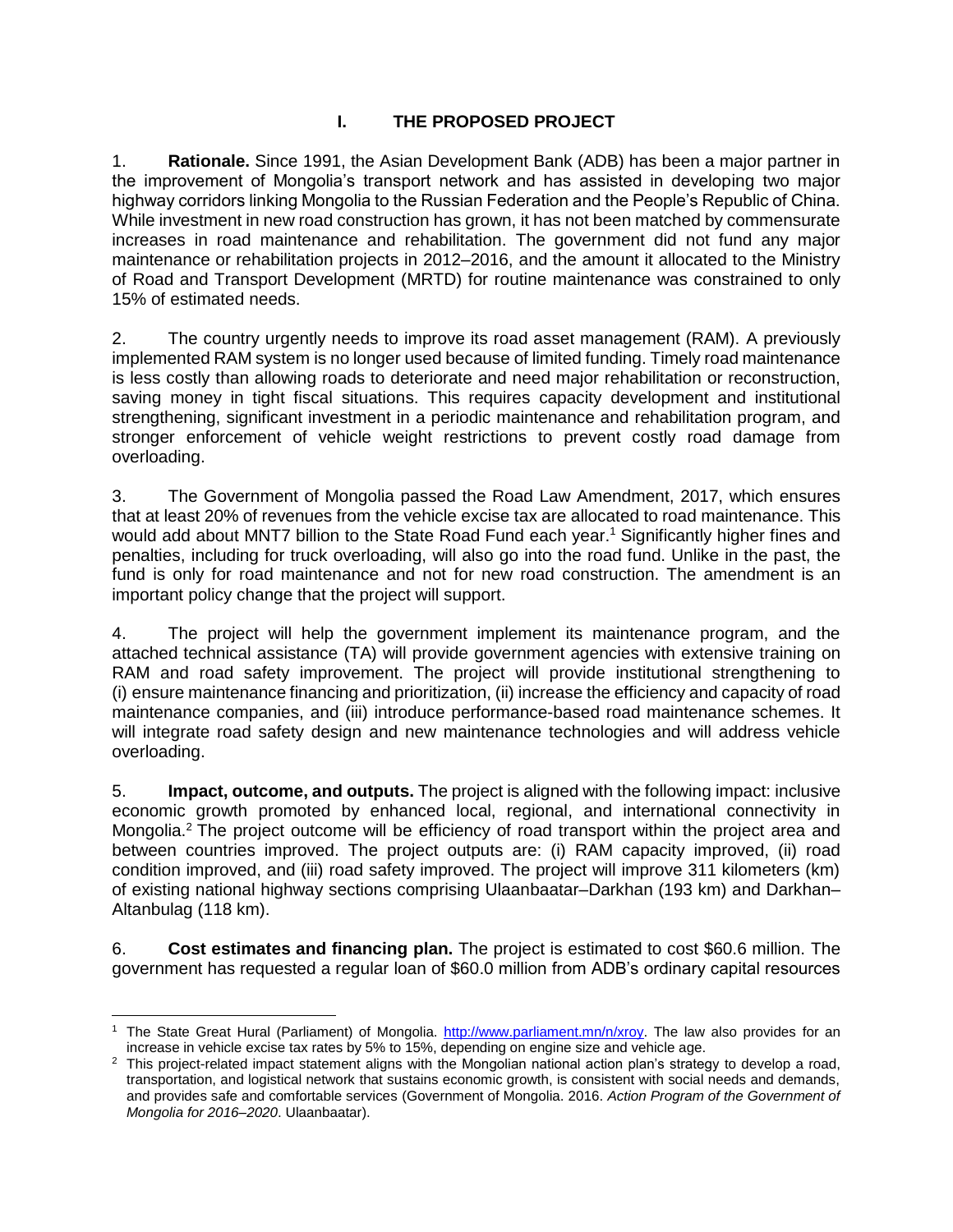to help finance the project. The Government of Mongolia is the borrower of the loan and will finance \$0.6 million for project implementation.

#### **II. THE TECHNICAL ASSISTANCE**

#### **A. Justification**

7. The core development problem in Mongolia's road transport subsector is unsafe and inefficient road transport resulting from an incomplete legal and regulatory framework, lack of sustainability caused by inadequate funding and overloading, and inadequate private sector participation. The government enacted the Mongolian Road Law Amendment, 2017 to develop and manage road assets and provide better road service delivery to national and international road users. Under the amended law, the MRTD is expected to manage the national road network by (i) developing policies, strategies, plans, and technical documents; (ii) introducing new technologies and approaches in road development and asset management; (iii) protecting roads from damage; and (iv) developing human resources. Most importantly, this law legalized the State Road Fund to finance road maintenance works and established a road board to monitor revenue collection and expenditure allocation. Preparing the required law implementation procedures is now a priority for the MRTD.

8. Substantial investment in developing the national road network may diminish in value as roads deteriorate because of traffic, flooding, and overloading unless adequate RAM is in place and vehicle overloading is better controlled. Through TA, ADB made the first intervention in 2010 when it introduced a RAM system—an objective maintenance planning and prioritization tool and prepared a 3-year rolling maintenance plan and budget.<sup>3</sup> Unfortunately, the planning tool has not been mainstreamed, but the MRTD recognizes the importance of objectively planning maintenance works and started collecting the road inventory data through a private consulting firm. On 15 March 2018, the private consulting firm completed and submitted the final report on the inventory data of all international and national roads totaling 15,000 km. The Road Transport Development Center (RTDC) collects traffic data on such roads annually. The MRTD urgently needs to collect road condition data and revive the maintenance planning tool to be able to mainstream effective RAM practices.

9. The implementation of road maintenance also needs improvement to maximize value for money. Currently, 20 state-owned maintenance companies and eight private companies maintain the national highway network. As the bulk of road maintenance work is being delivered using a force account, quality has become an issue because of the inadequate allocation of funds, insufficient maintenance equipment, and the lack of internal quality control and regular supervision by the MRTD and the RTDC. The ADB-financed Second Roads Development Project pilot tested the outsourcing of routine maintenance works in the early 2000s, which led to some acceptance of engaging private operators in road maintenance.<sup>4</sup> However, the objective to start outsourcing maintenance works was not fully achieved because of regulatory and resource constraints.

 <sup>3</sup> ADB. 2009. *Technical Assistance to Mongolia for Road Database Development Using Geographic Information System*. Manila.

<sup>4</sup> ADB. 1999. *Report and Recommendation of the President to the Board of Directors: Proposed Loan and Technical Assistance Grant to Mongolia for the Second Roads Development Project*. Manila. The Second Roads Development Project pilot tested the outsourcing of routine maintenance works at two locations on paved and unpaved roads through implementation support for the private contractors by providing light maintenance equipment and technical support on recording and reporting the completed works.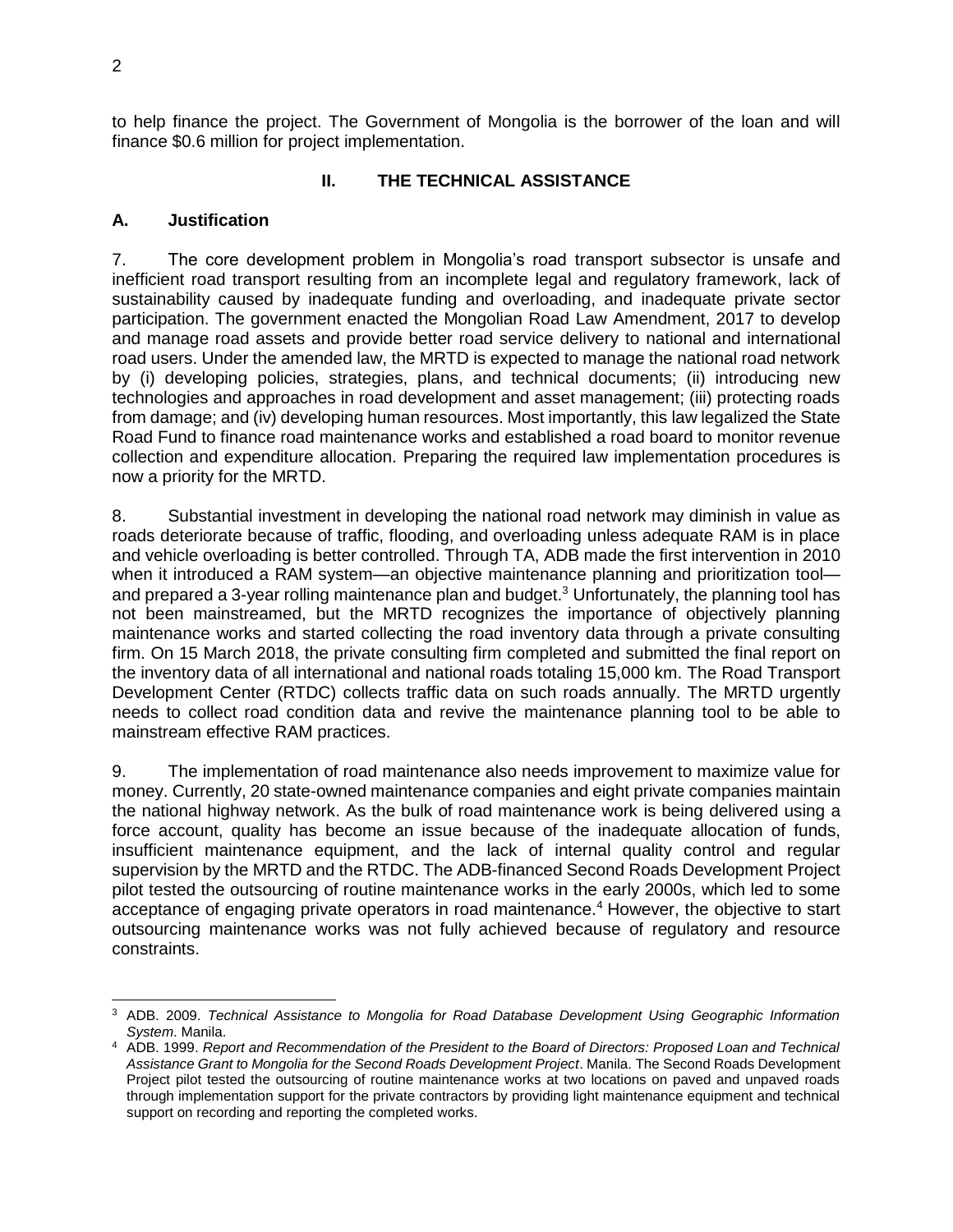10. While the MRTD has been trying to address road maintenance, overloaded trucks are damaging Mongolia's roads, leading to the need for premature repair works. The MRTD has established five weighbridges across the country, but it needs further assistance in developing a strategic framework to control overloading by reassessing the operation and process used to control vehicle overloading; identifying the origins and destinations of heavy goods; and finding alternative technologies, solutions, and approaches to control axle loads to reduce road damage from overloaded trucks.

11. The TA will assist the MRTD in addressing the incomplete regulatory framework, the lack of sustainability of the road asset, and inadequate private sector participation by (i) recommending suitable frameworks for RAM systems that can be implemented; (ii) reviewing and enhancing the law implementation procedures; and (iii) providing start-up support in adopting an improved RAM system and introducing a road board to manage the road assets effectively. The TA will supplement the planned assistance under the Regional Road Development and Maintenance Project, which will provide soft and hard measures on road maintenance, rehabilitation, and safety. Since multidisciplinary knowledge and experience is required to complete TA tasks, the government wants ADB to select and supervise consultants directly. Through the exercise, ADB will continue to work closely with the government on policy dialogue and institutional enhancement.

12. The TA is included in ADB's country operations business plan, 2018–2020 for Mongolia.<sup>5</sup> It is in line with ADB's country partnership strategy, 2017–2020 for Mongolia, which includes support for the improvement and maintenance of regional road corridors.<sup>6</sup>

### **B. Outputs and Activities**

13. The TA will (i) review the law implementation procedures for identifying gaps and improvements; (ii) study the national road fund revenue generation methods and the level of road fees or charges; and (iii) assess the organizational capacity of the MRTD's road sector departments, the RTDC, the Mongolian Road Association (MRA), and road maintenance companies. Based on the results of the review, study, and assessments as well as findings from discussions and consultations with sector stakeholders, the TA aims to deliver three outputs.

14. **Output 1: Enhanced road asset management introduced.** The TA will (i) assess the applicability of the existing tools and provide the most suitable RAM system for planning and prioritizing maintenance works in Mongolia as well as the requirements for road condition data collection; (ii) review the drafts and provide recommendations for required procedures, regulations, and guidelines for implementing the Law on Road, focusing on the State Road Fund and its management; (iii) recommend a results-oriented business process and institutional setup for the organizational structure and standard operating procedure of the MRTD and the RTDC, in relation to RAM, to enable the effective implementation of the amended Law on Roads and its associated law implementation procedures; (iv) evaluate 5–10-year road maintenance financing needs using the enhanced RAM system and recommend an efficient mechanism to ensure sufficient revenues and budget allocation; and (v) provide start-up support in preparing a 3-year road maintenance rolling program.

 <sup>5</sup> ADB. 2018. *Country Operations Business Plan: Mongolia, 2018–2020*. Manila.

<sup>6</sup> ADB. 2017. *Country Partnership Strategy: Mongolia, 2017–2020—Sustaining Inclusive Growth in a Period of Economic Difficulty*. Manila.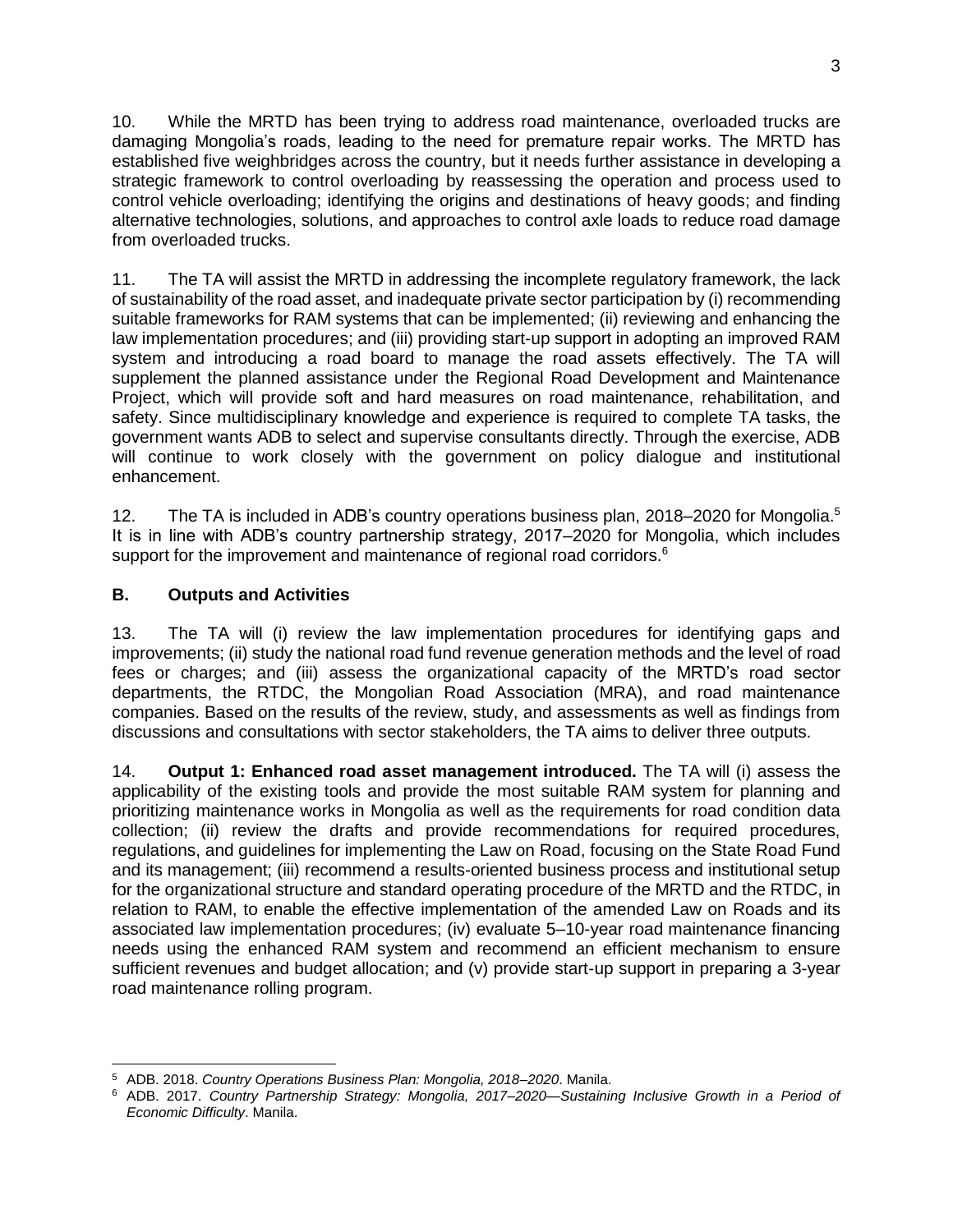15. **Output 2: Strategy prepared to enhance efficiency of maintenance implementation arrangements.** The TA will (i) develop a strategy for engaging the private sector more effectively in road maintenance, including systematic outsourcing of road maintenance works; (ii) prepare a road map for implementing the strategy, with clear indicators and targets to monitor the change and performance of road maintenance operators; (iii) recommend ways to strengthen the road maintenance companies' human and technical capacity and business processes for preparing future divesting the road maintenance companies; and (iv) strengthen technical documents such as standard bidding documents for various road maintenance works and the manual for maintenance supervision.

16. **Output 3: Axle load control operations improved.** The TA will (i) develop a strategy to combat vehicle overloading that will direct the MRTD to introduce stepwise approaches that can be implemented and cost-effective technologies to reduce vehicle overloading; (ii) prepare a road map for implementing the strategy, with clear indicators and targets to monitor the change and performance; (iii) recommend ways to strengthen the MRTD and the RTDC business processes for implementing the strategy and road map effectively; (iv) recommend strategic locations to control axle loads; and (v) prepare technical guidance documents to control overloaded vehicles and to calibrate and commission the weigh scales and other equipment necessary for measuring axle loads.

17. **Activities.** To deliver these outputs, the MRTD will assign one key focal person to work closely with consultants. The Ministry of Finance (MOF) will assign another focal person representing the General Department of Budget to assist the TA consultants in delivering output 1 in regard to operationalizing the road fund.

18. Since the TA will address broader road sector development and financing issues, it will follow a participatory approach. The consultants will engage stakeholders in preparing the institutional, regulatory, and strategic frameworks by (i) organizing brainstorming sessions and consultations with target groups to reach a consensus on the newly drafted law implementation procedures, road maintenance financing and management, strengthened business process, and organizational changes; and (ii) conducting a workshop and seminars for targeted groups to obtain feedback on the technical documents.

# **C. Cost and Financing**

19. The TA is estimated to cost \$730,000, of which \$700,000 will be financed on a grant basis by ADB's Technical Assistance Special Fund (TASF 6). The key expenditure items are listed in Appendix 1.

20. The government will provide counterpart support in the form of office accommodation, support facilities, counterpart staff, access to information and reports, logistical support, and other in-kind contributions.

## **D. Implementation Arrangements**

21. ADB will administer the TA. The Transport and Communications Division of ADB's East Asia Department will be responsible for TA administration and the engagement of consultants. The MRTD will be the executing agency of the TA and will coordinate closely with the MOF, the RTDC, and the MRA on TA implementation. The TA is expected to be implemented from June 2019 to January 2021.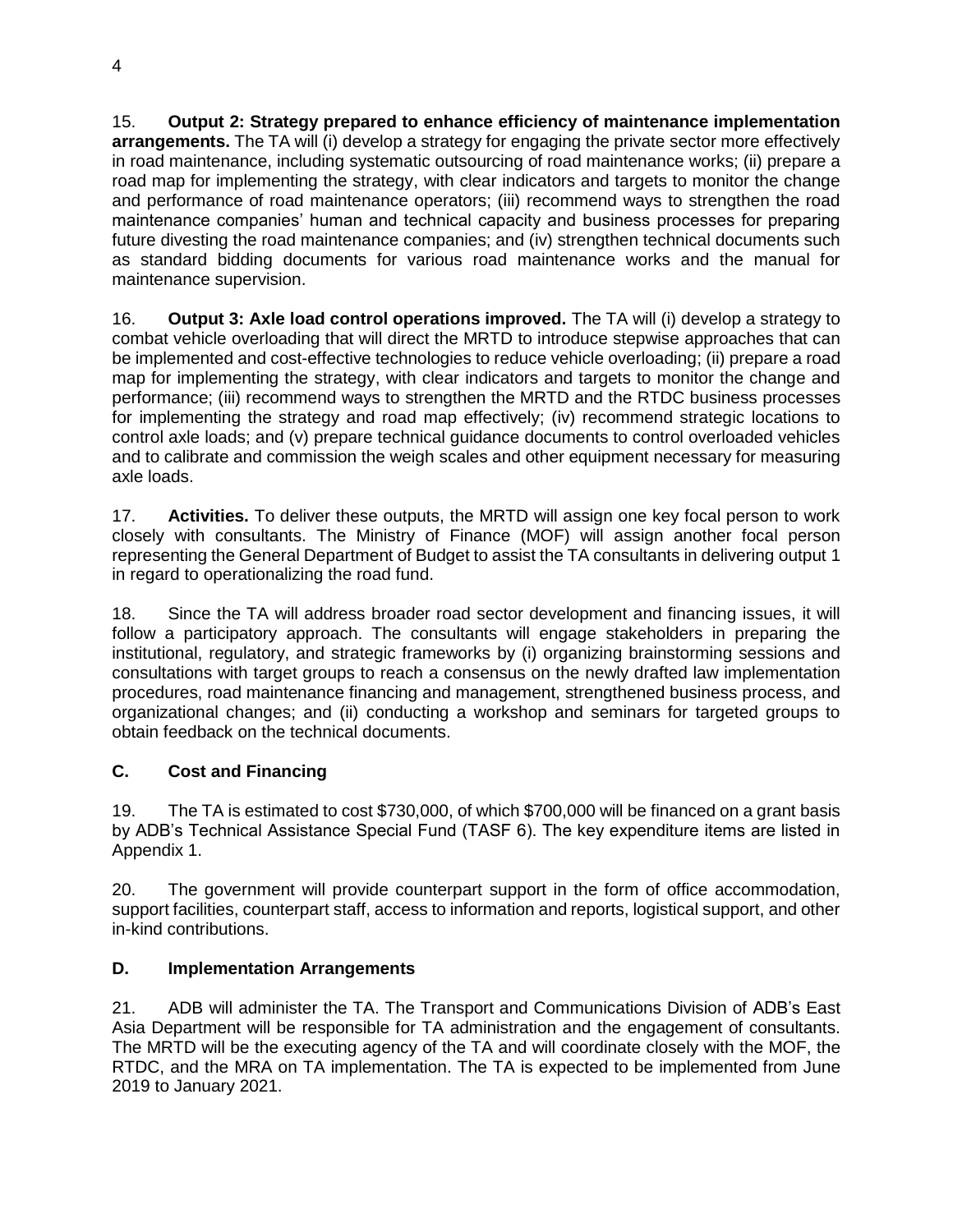22. The implementation arrangements are summarized in the table.

| <u>IIIIpielilelitation Arrangelilelits</u> |                                                                       |                                                              |           |
|--------------------------------------------|-----------------------------------------------------------------------|--------------------------------------------------------------|-----------|
| <b>Aspects</b>                             | <b>Arrangements</b>                                                   |                                                              |           |
| Indicative implementation period           | January 2019-January 2021                                             |                                                              |           |
| Executing agency                           | <b>MRTD</b>                                                           |                                                              |           |
| Consultants                                | To be selected and engaged by ADB                                     |                                                              |           |
|                                            | Firm: quality- and                                                    | International                                                | \$580,000 |
|                                            | cost-based selection,                                                 | consultancy service                                          |           |
|                                            | simplified technical                                                  | for policy advice and                                        |           |
|                                            | proposal, input-based                                                 | capacity building on                                         |           |
|                                            | contract                                                              | road maintenance                                             |           |
|                                            |                                                                       | and asset                                                    |           |
|                                            |                                                                       | management                                                   |           |
|                                            | Individual: individual                                                | National expertise                                           | \$60,000  |
|                                            | selection                                                             | (20 person-months)                                           |           |
| Advance contracting and                    | Recruitment of the consulting firm and individual consultants will be |                                                              |           |
| retroactive financing                      | undertaken as advance contracting and may be retroactively            |                                                              |           |
|                                            | financed for initial expenses.                                        |                                                              |           |
| <b>Disbursement</b>                        | The TA resources will be disbursed following ADB's Technical          |                                                              |           |
|                                            |                                                                       | Assistance Disbursement Handbook (2010, as amended from time |           |
|                                            | to time).                                                             |                                                              |           |
| Asset turnover or disposal                 | The consultants will turn over any fixed assets to be purchased       |                                                              |           |
| arrangement upon TA completion             | during the TA, such as office equipment, to the MRTD upon TA          |                                                              |           |
|                                            | completion. ADB will encourage the consultants to rent or lease       |                                                              |           |
|                                            | fixed assets where possible.                                          |                                                              |           |

|  |  | <b>Implementation Arrangements</b> |  |
|--|--|------------------------------------|--|
|  |  |                                    |  |

ADB = Asian Development Bank, MRTD = Ministry of Road and Transport Development, TA = technical assistance. Source: Asian Development Bank.

23. **Consulting services.** ADB will engage the consultants following the ADB Procurement Policy (2017, as amended from time to time) and its associated project administration instructions and/or staff instructions.<sup>7</sup> ADB will select a consulting firm based on the quality- and cost-based selection method using a 90:10 quality–cost ratio with simplified technical proposal. In addition to a firm, ADB will recruit a national coordinator separately using the individual selection method. A national coordinator (20 person-months) will (i) liaise with the consulting firm and road sector stakeholders, including the MRTD, the MOF, the RTDC, the MRA, and other government and nongovernment agencies; (ii) oversee overall day-to-day TA implementation and immediately report any emerging TA implementation issues to ADB and the MRTD; and (iii) encourage the full participation of stakeholders in a series of consultation meetings.

<sup>&</sup>lt;sup>7</sup> Terms of Reference for Consultants (accessible from the list of linked documents in Appendix 2).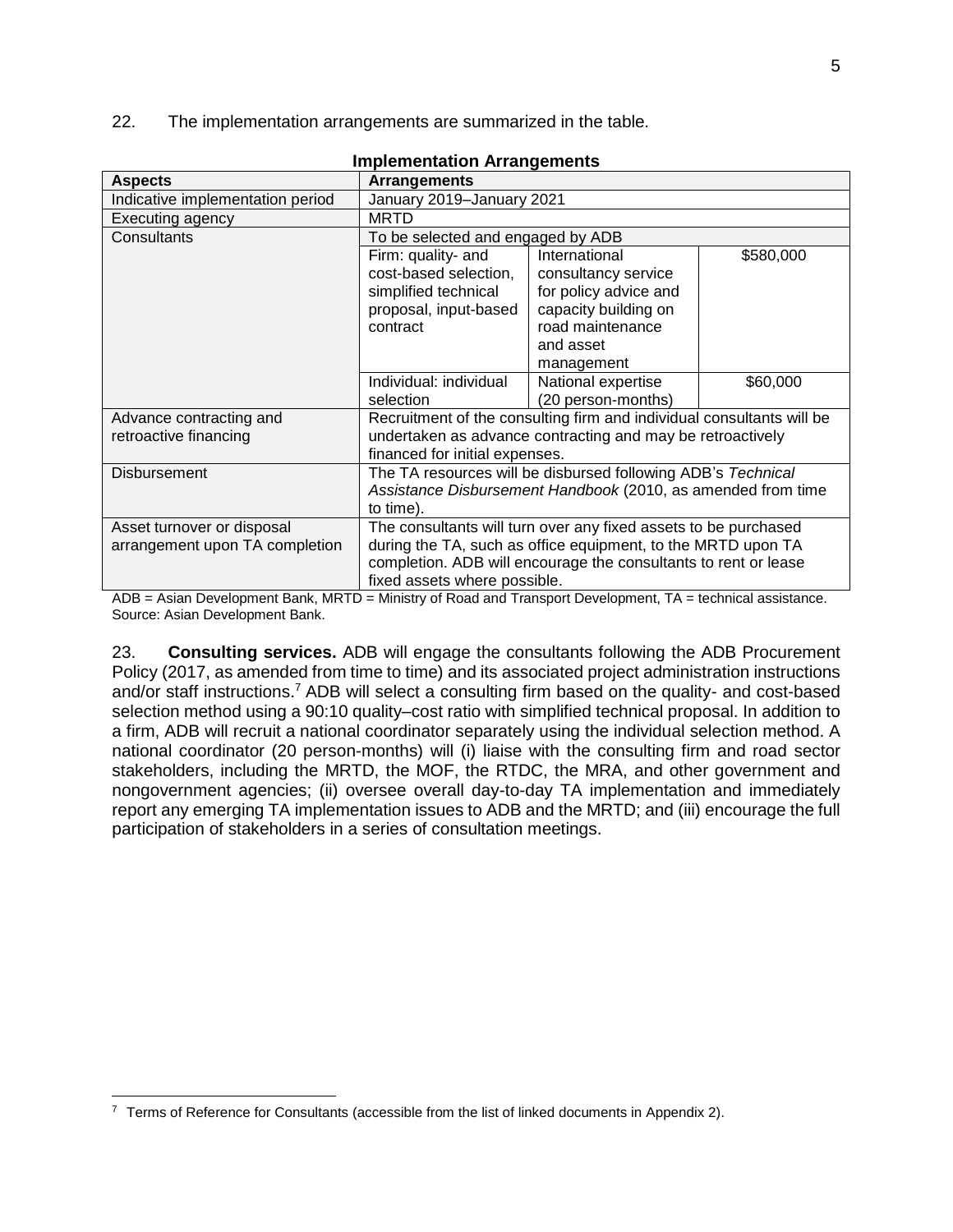## **COST ESTIMATES AND FINANCING PLAN**

(\$'000)

<span id="page-9-0"></span>

| <b>Item</b>                                          | Amount |
|------------------------------------------------------|--------|
| Asian Development Bank <sup>a</sup>                  |        |
| 1. Consultants                                       |        |
| a. Remuneration and per diem                         |        |
| International consultants                            | 274.9  |
| National consultants<br>ÎĹ.                          | 225.1  |
| b. Out-of-pocket expenditures                        |        |
| International and local travel                       | 87.2   |
| Office space rental and related facilities<br>н.     | 5.0    |
| Surveys<br>Ш.                                        | 5.0    |
| iv. Training, seminars, and conferences <sup>b</sup> | 20.0   |
| Reports and communications <sup>b</sup><br>v.        | 8.0    |
| vi. Printed external publications <sup>b</sup>       | 5.0    |
| vii. Miscellaneous administration and support costs  | 5.0    |
| Contingencies<br>2.                                  | 64.8   |
| Total                                                | 700.0  |

Note: The technical assistance (TA) is estimated to cost \$730,000, of which contributions from the Asian Development Bank are presented in the table above. The government will provide counterpart support in the form of office accommodation, support facilities, counterpart staff, access to information and reports, and other logistical support through in-kind contributions. The value of government contribution is estimated to account for 4.1% of the total TA cost.

a Financed by the Asian Development Bank's Technical Assistance Special Fund (TASF 6).

**b** Includes interpretation and translation costs.

Source: Asian Development Bank estimates.